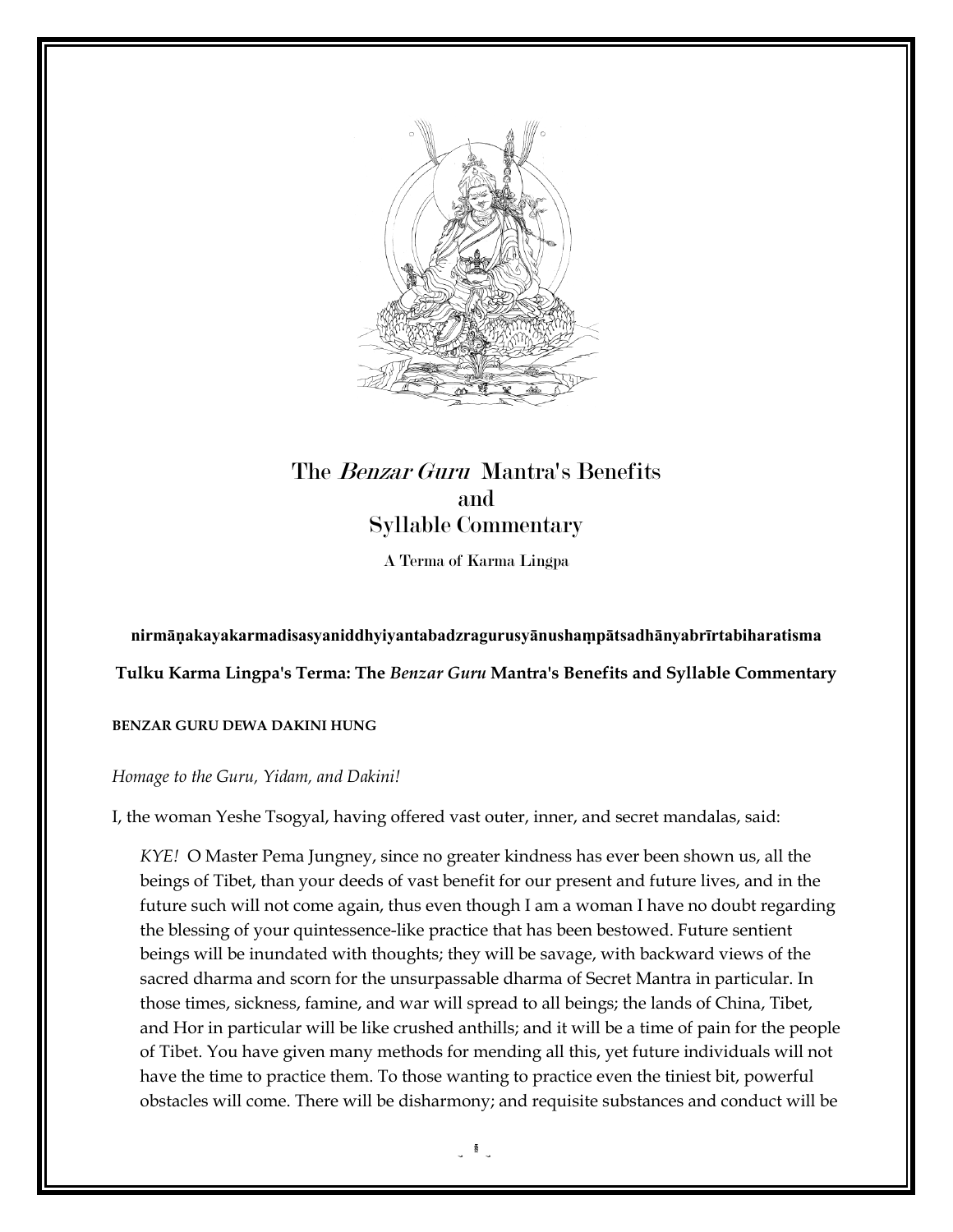lacking. Such evil times are extremely difficult to avert. If one relies on your practice of the *benzar guru* mantra alone in such times, what are the benefits? For the sake of the dull-witted beings of the future, teach this, I pray.

#### The Great Master replied:

O faithful maiden, what you have said is very true. In such future times this practice *will* be of benefit to beings both temporarily and ultimately, that is certain! Untold instructions and practices have been concealed as myriad earth treasures, water treasures, rock treasures, space treasures, and so on. But in such bad times, it will be extremely difficult for the methods and interdependent circumstances to come together for the fortunate ones. This is a sign of the depletion of beings' merit. Nevertheless, in such times, in the great sacred places, in monasteries, on the peaks of great mountains, on the banks of great rivers, in the places where gods, cannibals, and evil spirits proliferate, at the head or feet of valleys, or at crossroads and so on, if mantra practitioners who hold samaya, the ordained who hold their vows, beings with faith, qualified women and so on generate bodhicitta and in that vast state recite this essence mantra *benzar guru* as much as they can--hundreds, thousands, tens of thousands, hundreds of thousands, or tens or hundreds of millions of times--the benefit and blessing will be inconceivable. In all lands and directions, all sickness, famine, war, fighting, crop failure, evil omens and black magic will be averted. Rain will fall, crops and livestock will thrive and the region itself will be auspicious. In that and future lives and on the bardo's perilous paths, in the best case, in actuality; in the middling, in meditative experience; or at the least in dreams you will meet with me again and again. Completing the grounds and paths in progression, you will take your place in the ranks of male and female awareness holders in Ngayab Ling. Have no doubt!

If you recite the mantra one hundred times, you will be pleasing to others, and food, wealth and possessions will come to you effortlessly.

If thousands or tens of thousands are recited, you will be able to suppress others' appearances with splendor and obtain blessings and power without obstruction.

If hundreds of thousands or millions of recitations are performed, the three realms will come under your power. You will suppress the three planes of existence with splendor and the gods and demons will be bound to your service. You will accomplish the four enlightened activities without obstacle and have the power to bring unfathomable benefit to sentient beings in whatever way you wish.

If you are able to reach accumulations of thirty million, seventy million, and so forth, you will never be apart from all the buddhas of the three times nor separate from myself. All the eight classes of gods and cannibals will obey your orders, honoring your commands, and whatever you commit to their charge will be done. In the best case, in this life the rainbow body will be accomplished; in the middling, at death there will be the meeting of the mother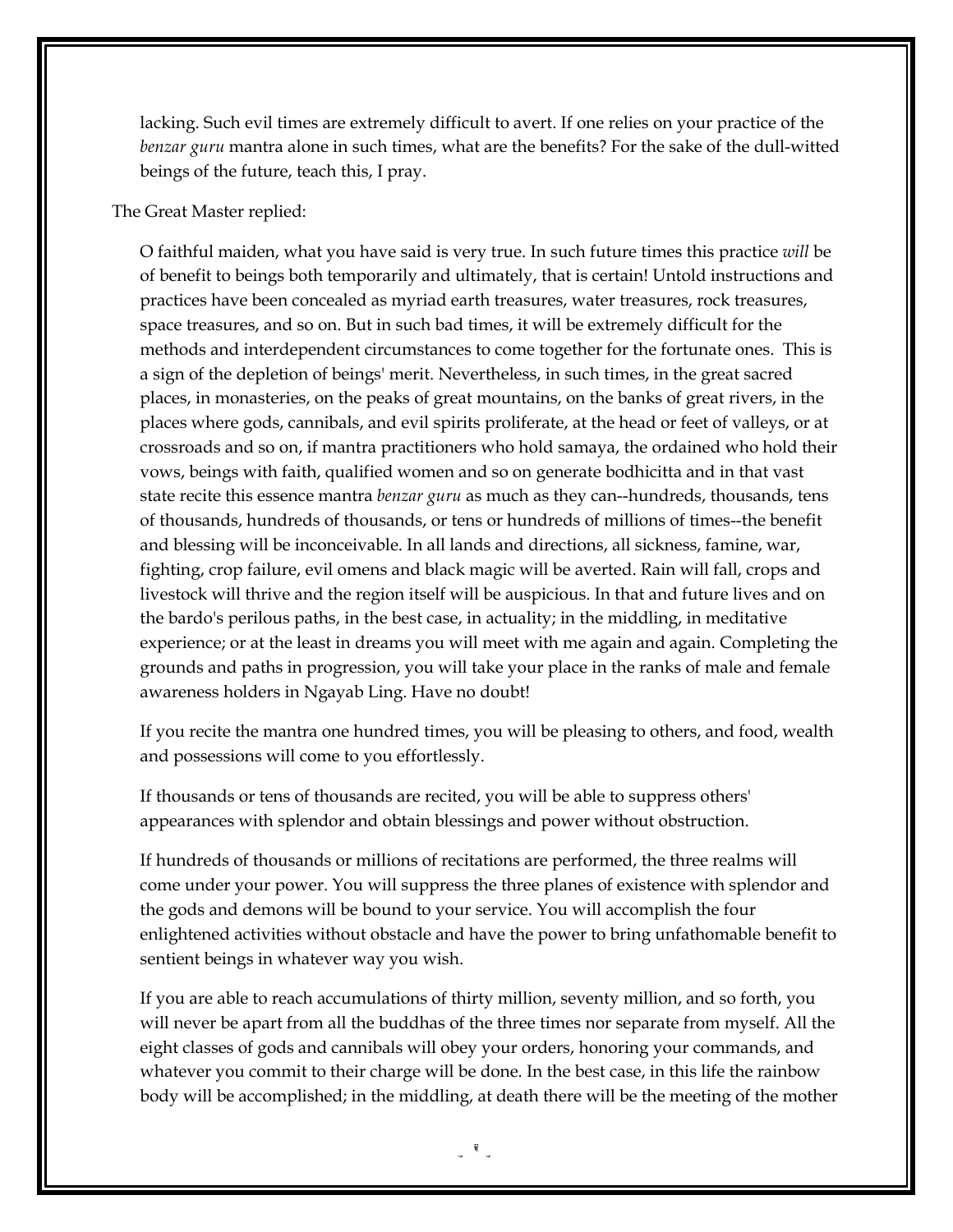and child clear lights; and at the least, in the bardo you will see my face, appearances will be liberated in their place, you will take birth in Ngayab Ling and there will be unfathomable benefit for sentient beings.

Thus he taught.

O Great Master, many thanks for your explanation that the mantra's benefit and blessing are thus unfathomably vast.

The benefit and blessing of the syllable commentaries on the Guru Pema mantra are limitless, but still for the sake of future beings I entreat you to teach a concise one.

Then the Great Master replied:

O, daughter of noble family, the *benzar guru* is not the essence mantra of myself alone. It is the life essence mantra of the deities of the four classes of tantra, the nine stages of the vehicles, the 84,000 collections of dharma and so on. The essence mantras of all buddhas of the three times and of the gurus, yidams, dakinis, dharma protectors and so on are all complete in this.

The reason they are complete within it is as follows.

Listen well and hold this in your heart; perform recitations; write it; teach it to all future beings:

#### জ্ঞ্জেত্ত্বীনই প্ৰ $\mathcal{L}$ বিষ্ট্ৰ <sup>A</sup>->;**OM AH HUNG BENZAR GURU PEMA SIDDHI HUNG**

**OM AH HUNG** is the supreme essence mantra of enlightened body, speech, and mind. **BENZAR** is the supreme essence mantra of the vajra family. GURU is the essence mantra of the ratna<sup>1</sup> family. PEMA is the essence mantra of the pema<sup>2</sup> family. SIDDHI is the essence mantra of the karma<sup>3</sup> family. HUNG is the essence mantra of the sugata<sup>4</sup> family.

#### <-=>-2#-\$-<-0E-? A: <sup>A</sup>->;**OM AH HUNG BENZAR GURU PEMA SIDDHI HUNG**

**OM** is the five buddha families, perfect sambhogakaya. **AH** is the dharmakaya, unchanging and completely perfect. **HUNG** is the perfection of the nirmanakaya guru's presence. In **BENZAR**, the hosts of the herukas are complete.

1 jewel

 $\overline{a}$ 

 $2$  lotus

<sup>&</sup>lt;sup>3</sup> activity

<sup>4</sup> buddha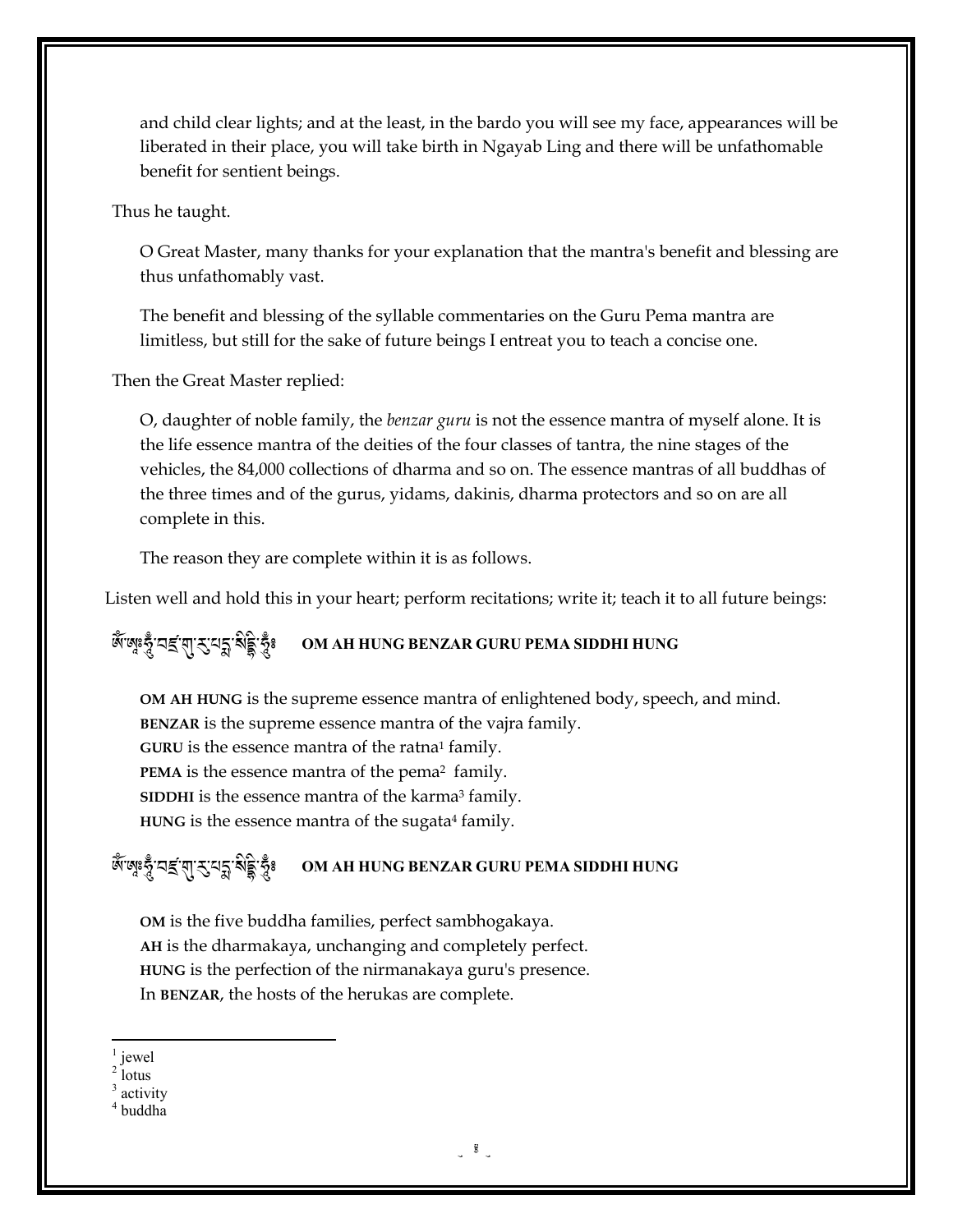In **GURU,** the hosts of the awareness holder gurus are complete. In **PEMA,** the hosts of the dakinis and their emanations are complete. **SIDDHI** is the life force mantra of all wealth deities and treasure keepers. **HUNG** is the life force mantra of all dharma protectors without exception.

#### <-=>-2#-\$-<-0E-? A: <sup>A</sup>->;**OM AH HUNG BENZAR GURU PEMA SIDDHI HUNG**

**OM AH HUNG** is the life force mantra of the three classes of tantra. **BENZAR** is the life force mantra of both the vinaya and sutra. **GURU** is the life force mantra of both abhidharma and kriya. **PEMA** is the life force mantra of both upa and yoga. **SIDDHI** is the life force mantra of both maha and anu. **HUNG** is the life force mantra of dzogchen atiyoga.

#### জ্ঞ্জেত্ত্বীনই প্ৰ $\mathcal{L}$ বিষ্ট্ৰ <sup>A</sup>->;**OM AH HUNG BENZAR GURU PEMA SIDDHI HUNG**

**OM AH HUNG** purifies obscurations born of the three poisons. **BENZAR** purifies obscurations born of anger. **GURU** purifies obscurations born of pride. **PEMA** purifies obscurations born of desire. **SIDDHI** purifies obscurations born of jealousy. **HUNG** purifies obscurations born of ignorance.

#### <-=>-2#-\$-<-0E-? A: <sup>A</sup>->;**OM AH HUNG BENZAR GURU PEMA SIDDHI HUNG**

With **OM AH HUNG**, dharmakaya, sambhogakaya and nirmanakaya are attained. With **BENZAR**, mirrorlike wisdom is attained. With **GURU**, the wisdom of evenness is attained. With **PEMA**, discriminating wisdom is attained. With **SIDDHI**, all-accomplishing wisdom is attained. **HUNG** establishes all that is based on wisdom.

#### জ্ঞ্জেত্ত্বীনই প্ৰ $\mathcal{L}$ বিষ্ট্ৰ <sup>A</sup>->;**OM AH HUNG BENZAR GURU PEMA SIDDHI HUNG**

**OM AH HUNG** tames gods, demons, and humans. **BENZAR** defeats the scent eating fire god<sup>5</sup> evil spirits. GURU defeats the lords of death, the cannibal<sup>6</sup> evil spirits. PEMA defeats the water<sup>7</sup> and wind god evil spirits.

 $\overline{a}$ 

<sup>&</sup>lt;sup>5</sup> Poetic reference to the eastern direction

<sup>6</sup> Poetic reference to the southern direction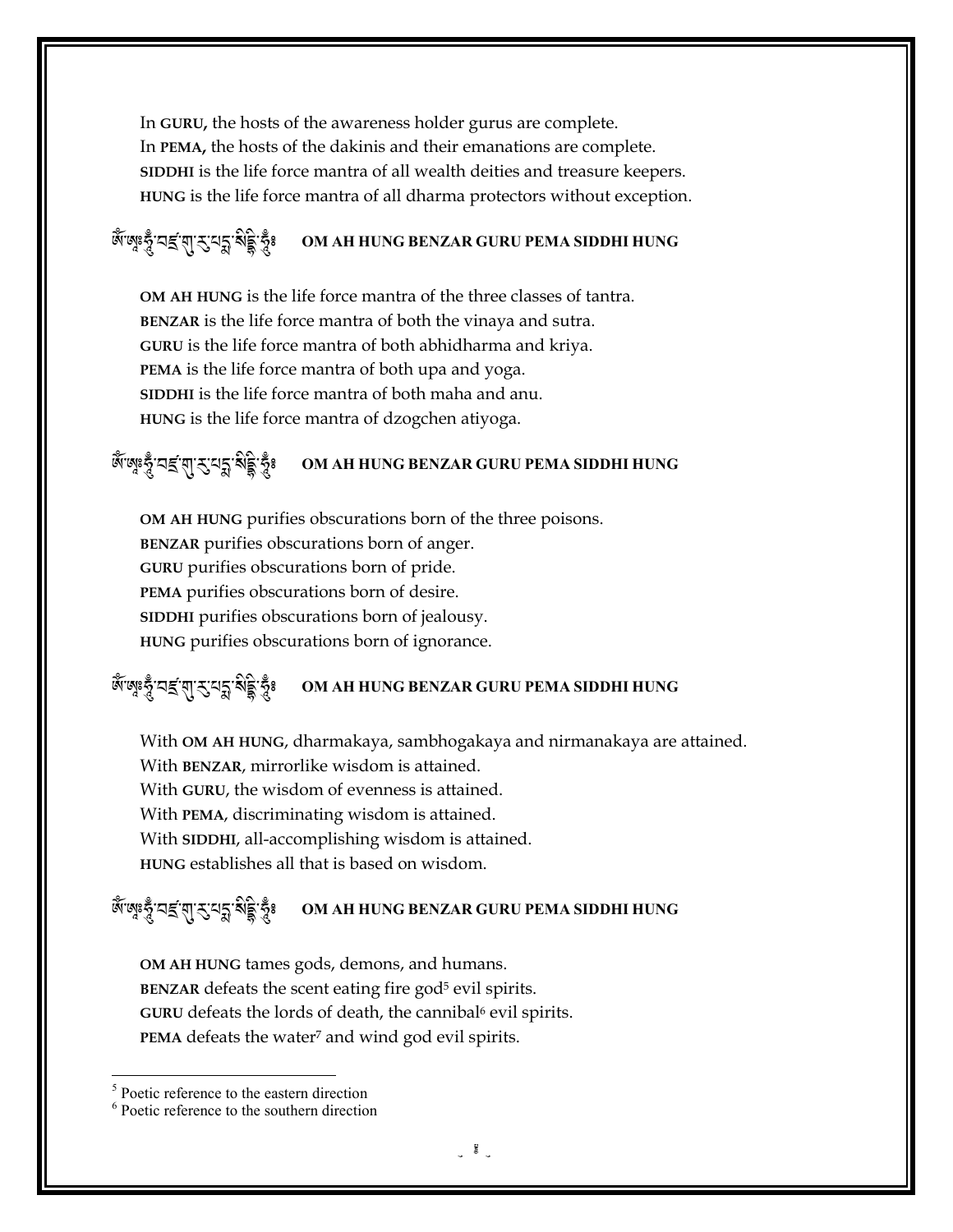SIDDHI defeats the powerful<sup>8</sup> yaksha evil spirits. **HUNG** overcomes the rahula and earth lord evil spirits.

#### <-=>-2#-\$-<-0E-? A: <sup>A</sup>->;**OM AH HUNG BENZAR GURU PEMA SIDDHI HUNG**

**OM AH HUNG** accomplishes the six perfections. **BENZAR** accomplishes all peaceful activity. **GURU** accomplishes all enriching activity. **PEMA** accomplishes all powerful activity. **SIDDHI** accomplishes all enlightened activity. **HUNG** accomplishes all wrathful activity.

#### জ্ঞ্জেত্ত্বীনই প্ৰ $\mathcal{L}$ বিষ্ট্ৰ <sup>A</sup>->;**OM AH HUNG BENZAR GURU PEMA SIDDHI HUNG**

**OM AH HUNG** averts the black magic of buddhists and bonpos. **BENZAR** averts calamities related to wisdom deities. **GURU** averts punishment from the eight classes of gods and cannibals. **PEMA** averts punishment from worldly gods and demons. **SIDDHI** averts punishment from nagas and local spirits. **HUNG** averts punishment from gods, demons and humans.

#### <-=>-2#-\$-<-0E-? A: <sup>A</sup>->;**OM AH HUNG BENZAR GURU PEMA SIDDHI HUNG**

**OM AH HUNG** conquers the armies of the five poisons. **BENZAR** conquers the armies born of hatred. **GURU** conquers the armies born of pride. **PEMA** conquers the armies born of desire. **SIDDHI** conquers the armies born of jealousy. **HUNG** conquers the armies of gods, demons and humans.

#### জ্ঞ্জেত্ত্বীনই প্ৰ $\mathcal{L}$ বিষ্ট্ৰ <sup>A</sup>->;**OM AH HUNG BENZAR GURU PEMA SIDDHI HUNG**

With **OM AH HUNG**, the siddhis of enlightened body, speech, and mind are attained. With **BENZAR**, the siddhis of the peaceful and wrathful yidams are attained. With **GURU**, the siddhis of the awareness holder lamas are attained. With **PEMA**, the siddhis of the dakinis and dharma protectors are attained. With **SIDDHI**, supreme and common siddhis are attained. With **HUNG**, whatever siddhis that are wished for are attained without exception.

7 Poetic reference to the western direction

 $\overline{a}$ 

8 Poetic reference to the northern direction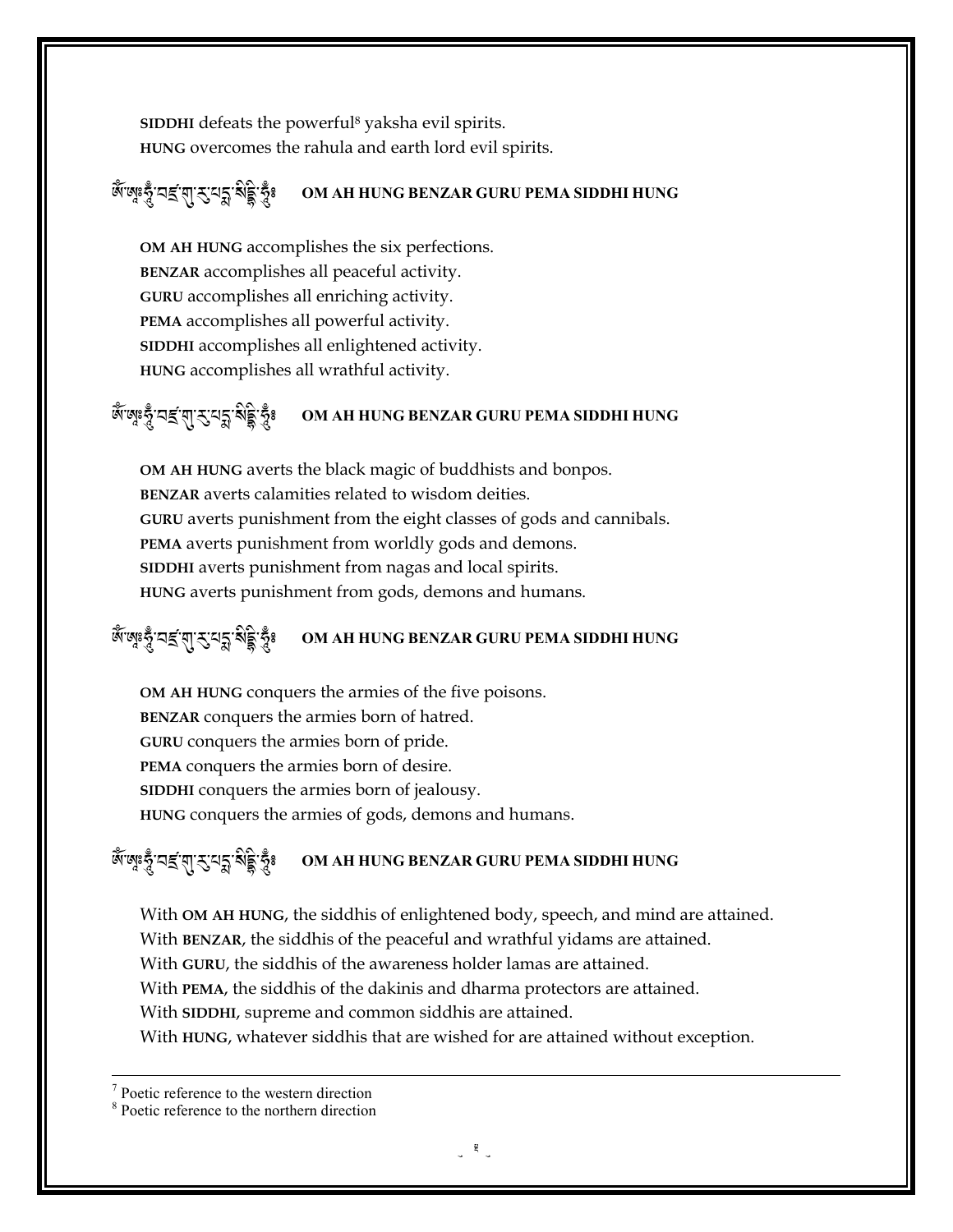#### জ্ঞ্জেত্ত্বীনই প্ৰ $\mathcal{L}$ বিষ্ট্ৰ <sup>A</sup>->;**OM AH HUNG BENZAR GURU PEMA SIDDHI HUNG**

With **OM AH HUNG** there is transference to the primordial pure realm. With **BENZAR** there is transference to the pure realm of Manifest Joy<sup>9</sup> in the east. With **GURU** there is transference to the pure realm of Glorious <sup>10</sup> in the south. With **PEMA** there is transference to the pure realm of Great Bliss<sup>11</sup> in the west. With **SIDDHI** there is transference to the pure realm of Supreme Activity<sup>12</sup> in the north. With **HUNG** there is transference to the pure realm Immovable in the center.

#### <-=>-2#-\$-<-0E-? A: <sup>A</sup>->;**OM AH HUNG BENZAR GURU PEMA SIDDHI HUNG**

With **OM AH HUNG**, there is attainment of the level of "three kaya awareness holder." With **BENZAR**, there is attainment of the level of "awareness holder abiding on the bhumis." With **GURU**, there is attainment of the level of "awareness holder with power over life." With **PEMA**, there is attainment of the level of "awareness holder of mahamudra." With **SIDDHI**, there is attainment of the level of "awareness holder of spontaneous presence." With **HUNG**, there is attainment of the level of "fully mature awareness holder."

#### জ্ঞ্জেত্ত্বীনই প্ৰ $\mathcal{L}$ বিষ্ট্ৰ <sup>A</sup>->;**OM AH HUNG BENZAR GURU PEMA SIDDHI HUNG**

If the benefit of uttering the *benzar guru* a single time Were to take on form, this world would be too small to contain it. All beings who see, hear, or think of this mantra Will join the ranks of the male and female awareness holders, it is certain. If the infallible *benzar guru* words of truth Were to fail to accomplish whatever is wished for as I have said, I, Pema, would have deceived sentient beings! But since it is certain I do not deceive, practice as I have said! If unable to recite it, raise it aloft at the tip of a victory banner And the beings touched by the wind that blows upon it will be liberated, there is no doubt. Or write it on surfaces of earth, wood or stone: Once consecrated, even if they are placed on the side of the road The mere sight of them will purify sickness, the influence of negative spirits, and obscurations, And that road will be closed to the ghosts and demons of that land. Write it in gold upon indigo paper and wear it, And demonic forces, obstacle makers and negative spirits will not be able to harm you. After death, if it is not taken from the corpse, then at the cremation It is certain there will be rainbows and the transference to great bliss.

 $\overline{a}$ 

<sup>&</sup>lt;sup>9</sup> Ngon Ga

<sup>&</sup>lt;sup>10</sup> Palden

<sup>&</sup>lt;sup>11</sup> Dechen

 $12$  Lerab